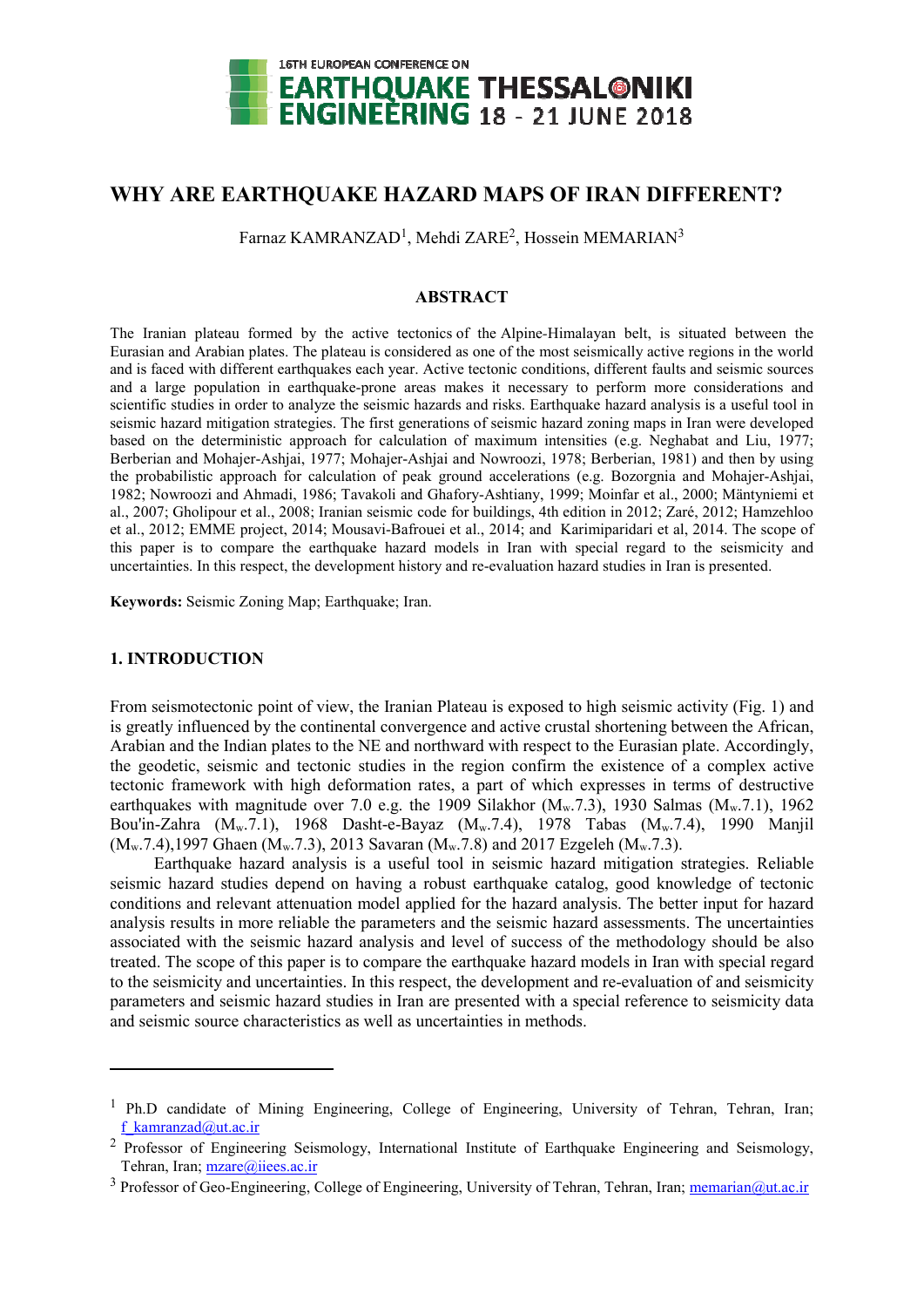

Figure 1. Seismicity map of the Middle East region before declustering represented by epicenters of earthquakes (4≤Mw). Yellow stars indicate some of the destructive seismic events (with 6.5≤Mw) during the last century. Source of data: EMME earthquake catalogue (Zare et al., 2014).

### **2. EARTHQUAKE HAZARD MAPS OF IRAN**

The seismic hazard zoning maps of Iran have been developed using seismicity and active tectonic data since the mid-1970s. The analysis have been expressed using different seismic parameters. The studies to determine the level of seismic hazard in Iran were established using active fault maps, iso-intensity maps of major earthquakes, seismotectonic map (e.g. Nowroozi, 1976; Berberian, 1976a; Berberian, 1976b; Nogol Sadat, 1993; Ramazi, 1995; Tavakoli, 1996; Mirzaei et al., 1998; Zare and Memarian, 2000; Mojarab et al., 2014) as well as an earthquake catalog of Iran (Ambraseys and Melville, 1982; Berberian, 1994; Moinfar et al, 1994; Mirzaei et al., 1997; Shahvar et al., 2013; Karimiparidari et al.,2013).

Continuous improvement in providing earthquake catalogs, defining seismotectonic provinces and intensities has led to evolution of the hazard analysis. The first generation of seismic hazard maps were developed based on the deterministic approach in terms of maximum intensity levels. Then, by progress in data completion and methods, the probabilistic approaches in terms of peak ground accelerations were proposed (Cornell, 1968; Algermissen et al., 1982). Most of the probabilistic seismic hazard analysis (PSHA) involve several steps as below:

- Definition of the nature and locations of earthquake sources.
- Seismicity and frequency-magnitude relationships for the sources.
- Attenuation of ground motion with distance from the sources.
- Determination of exceedance probability at given sites.

Since mid-70's by 2015, dozens seismic hazard analysis have been carried out for Iran, employing different data and methods (Table 1). In this section, some of the most important seismic hazard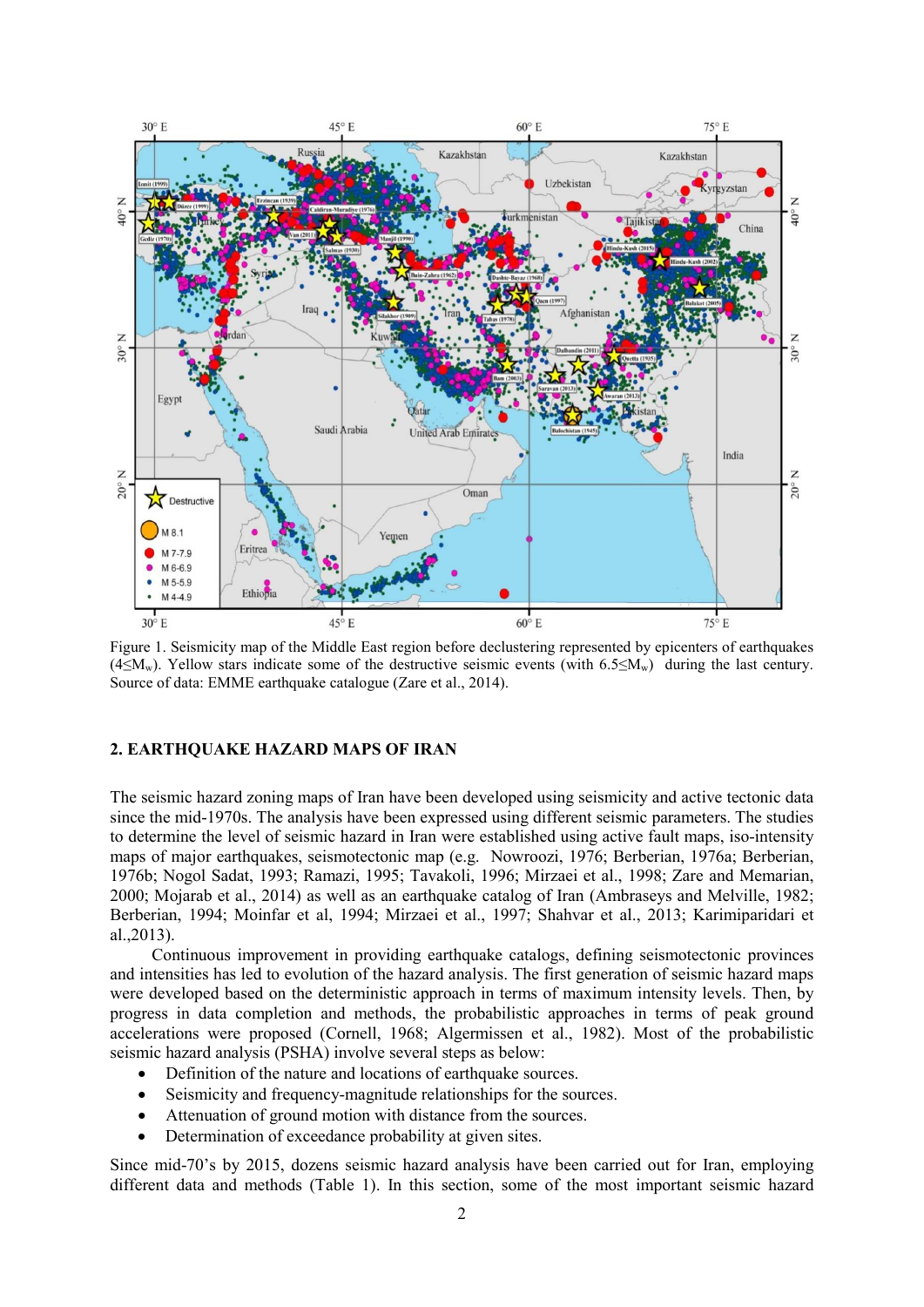zonings in Iran during the last four decades are explained. The trend of such zoning studies started by deterministic approaches, continued by probabilistic approaches and finally is under consideration in terms of spectral zoning maps. It is tried to depict the development history of seismic hazard zoning in Iran which starts from 1977 by Neghabat and Liu and terminates to the last updated version carried out by Karimiparidari et al (2014).

Table 1. Databases, methodology and output parameters used in different earthquake hazard zoning studies of Iran.

| $M_R$ = magnitude on the Richter scale; $I_{\text{Max}}$ = maximum intensity; $I_{\text{obs}}$ = observed intensity; $I_{\text{prob}}$ = probable intensity; $PGA_i$ = |  |
|------------------------------------------------------------------------------------------------------------------------------------------------------------------------|--|
| peak ground acceleration with i-year return period; $SA_i$ = spectral acceleration with i-year return period.                                                          |  |

| <b>Study</b>                                                    | Year | <b>Earthquake Catalog</b>                                                                                | Uncertainty<br>Calculation | <b>Hazard Parameter</b>                                                                                           |  |
|-----------------------------------------------------------------|------|----------------------------------------------------------------------------------------------------------|----------------------------|-------------------------------------------------------------------------------------------------------------------|--|
| Neghabat and Liu                                                | 1977 | 1900-1970; $4.0 \leq M_R$                                                                                | No                         | $I_{20}$ - $I_{100}$ - $I_{500}$ - $I_{2500}$                                                                     |  |
| Berberian and Mohajer-<br>Ashjai                                | 1977 | 400 BC-1900; $6.0 \leq M_R$<br>1900-1977; $3.0 \leq M_R$                                                 | N <sub>0</sub>             | $I_{\text{Max}}$                                                                                                  |  |
| Mohajer-Ashjai<br>and<br>Nowroozi                               | 1978 | 1900-1977; 5.3 <m< td=""><td>N<sub>0</sub></td><td><math>I_{obs}</math>, <math>I_{prob}</math></td></m<> | N <sub>0</sub>             | $I_{obs}$ , $I_{prob}$                                                                                            |  |
| Berberian                                                       | 1981 | 400 BC-1900; 6.0≤ M<br>1900-1980; 3.0≤ M                                                                 | N <sub>0</sub>             | $I_{\text{prob}}$                                                                                                 |  |
| Bozorgnia and Mohajer-<br>Ashjai                                | 1982 | 1900-1981                                                                                                | N <sub>o</sub>             | $PGA_{20} - PGA_{50}$ , $PGA_{100} -$<br>$PGA_{150}$ , $PGA_{200}$ - $PGA_{500}$ ,<br>$PGA_{1000} - PGA_{10,000}$ |  |
| Nowroozi and Ahmadi                                             | 1986 | 1900-1976                                                                                                | No                         | return periods<br>Mean<br>for<br>several magnitudes, I <sub>prob</sub> , PGA                                      |  |
| Tavakoli and Ghafory-<br>Ashtiany                               | 1999 | Pre1900<br>1900-1997                                                                                     | No                         | $PGA_{75}$ - $PGA_{475}$                                                                                          |  |
| Mäntyniemi et al.                                               | 2007 | 734 BC-1900; 4.0≤M<br>1900-2002; 4.0 SM                                                                  | <b>YES</b>                 | PGA <sub>475</sub>                                                                                                |  |
| Gholipour et al.                                                | 2008 | 850-1900; $5.5 \le M$<br>1900-2007; 3.5≤ M                                                               | <b>YES</b>                 | $PGA_{75}$ - $PGA_{475}$ , $PGA_{1000}$ -<br>$PGA_{2475}$ , $SA_{75}$ - $SA_{475}$ -<br>$SA1000 - SA2475$         |  |
| Iranian seismic code for<br>buildings (4 <sup>th</sup> edition) | 2012 | 400 BC-2011; 4.5≤ M                                                                                      | N <sub>0</sub>             | PGA <sub>475</sub>                                                                                                |  |
| Zaré                                                            | 2012 | 734 BC-1900; 4.0≤M<br>1900-2012; 4.0 SM                                                                  | <b>YES</b>                 | PGA <sub>475</sub>                                                                                                |  |
| Hamzehloo et al.                                                | 2012 | Pre-1900<br>1900-2012                                                                                    | No                         | $PGA_{475} - PGA_{2475}$<br>$SA475 - SA2475$                                                                      |  |
| Yazdani and Kowsari                                             | 2013 | 700 BC-1900; $5.0 \le M_s$<br>1900-2011; 5.0≤M <sub>s</sub>                                              | <b>YES</b>                 | Probability of exceeding a<br>magnitude of 6.5 over 50 and<br>100 years                                           |  |
| <b>EMME</b> project                                             | 2014 | 1250 BC-2006; 4.0≤M <sub>w</sub>                                                                         | <b>YES</b>                 | PGA <sub>475</sub>                                                                                                |  |
| Karimiparidari                                                  | 2014 | 3rd millennium BC-2010;<br>$3.5 \leq M_{w}$                                                              | <b>YES</b>                 | PGA <sub>475</sub>                                                                                                |  |

The first generations of seismic hazard zoning maps in Iran were developed based on the deterministic approach for calculation of maximum intensities. In 1977, Neghabat and Liu prepared an earthquake microzonation analysis of Iran. They initially divided the geological area of Iran into four seismic regions including the Zagros folded belt, the Rezaiye-Esfandagheh orogenic belt, the central and southeast Persia and the Alborz ranges. Each of the four regions were divided into several subregions as earthquake source zones in order to be analyzed separately. The earthquake database of their analysis comprised of the instrumental mainshocks with Richter magnitude greater or equal to 4, recorded during 1900-1970. Then, the probability of the maximum earthquake intensity for each independent zone was determined based on different statistical and probabilistic relationships such as Gutenberg-Richter reoccurrence relation, arrival rates and attenuation functions and the seismic hazard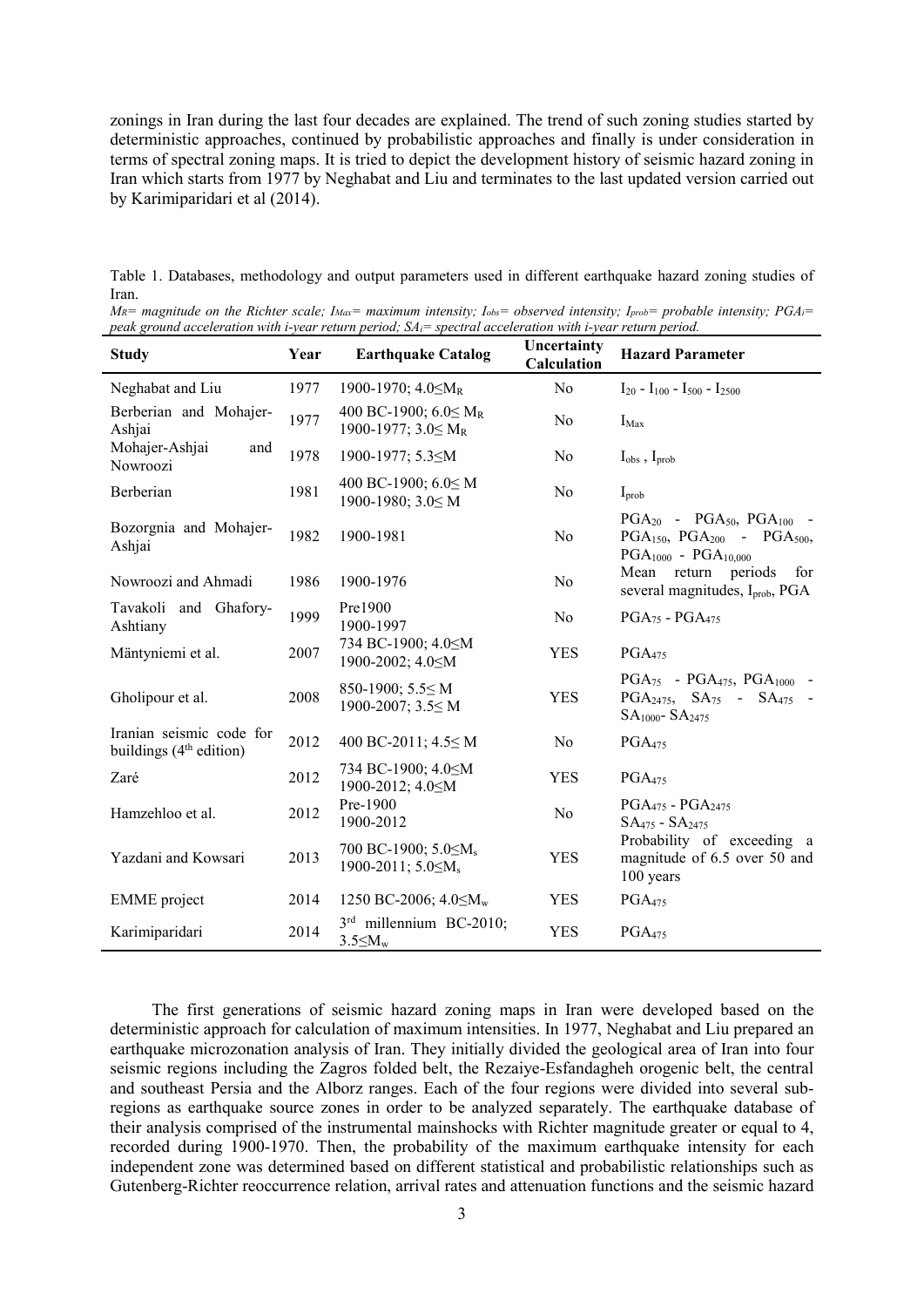method developed by Cornell (1968). Finally, by synthesizing the results of the four mentioned geological regions, a general isoseismic contour map was presented for the entire country in terms of the Modified Mercalli intensity corresponding to various return periods of 20, 100, 500 and 2500 years.

In the same year, Berberian and Mohajer-Ashjai (1977), prepared another seismic hazard map of Iran based on the deterministic estimate of the maximum intensity, adding other available data such as historic earthquakes, effects of the major Quaternary and active faults of the country. Their paper presents a deterministic estimate of the maximum intensity levels to be expected in different parts of Iran.

Mohajer-Ashjai and Nowroozi (1978) used thirteen available isoseismal maps of Iranian major earthquakes, reports of historical damages, distribution of moderate and large earthquakes and post Quaternary faults and volcanoes to construct two intensity zoning maps for Iran. The first map was prepared on the basis of observed and calculated intensities in which 5 zones were introduced. The second map consisted of probable intensity zones which were calculated assuming seismic activity of post-Quaternary faults.

Berberian (1981) also depict a seismic hazard zoning map in terms of intensity in which the values were not expressed as the maximum possible intensities but the most probable intensities. Looking at the map reveals that the third zone with maximum intensity covers the region of Quaternary faults and the area associated with past destructive earthquakes.

Up to this time, most of the seismic hazard studies were concentrated on deterministic estimation of the intensity parameter. Since then, by progress in data collection and statistical methods, the probabilistic approach was employed to calculate the probable peak ground accelerations. The PSHA method takes all possible earthquake occurrences and ground motions into account to calculate a combined probability of exceedance that incorporates the relative frequencies of occurrence of different earthquakes and ground-motion characteristics.

The first probabilistic hazard analysis in terms of PGA versus annual risk and return period was carried out by Bozorgnia and Mohajer-Ashjai in 1982. For this purpose, they used a catalog of 2346 recorded instrumental events during 1900-1981 in Iran. they also modeled a total number of 324 seismic sources from which 304 were fault segments and 20 were area sources. They finally presented the probable PGA in 25 major cities of Iran corresponding to 20, 50, 100, 150, 200, 500, 1000 and 10,000 years return periods.

Nowroozi and Ahmadi (1986) also conducted a PSHA for Iran using seismotectonic province model and compiled and statistically treated earthquake data of each province. They first calculated the coefficients of a log-linear and a log-quadratic magnitude frequency relationship and estimated the PGA for a set of return periods and epicentral distances and noted the substantial variations in return periods for a given earthquake magnitude.

Another important seismic hazard zoning for the country has been produced as an attachment of the Iranian seismic code for buildings (known also as the Standard No. 2800). Until now, four editions of the Standard 2800 have been published and updated in 1988, 1999, 2007 and 2012, respectively. All maps have been prepared based on the study on relative seismic hazard zoning using different seismic, tectonic and geology data. Last version of this map was published in 2012 for which a comprehensive study on some disciplines, or revision of some important aspects was carried out. For instance, a new fault map was compiled in the scale of 1:1,000,000 in which 700 faults with over 20 km in length were identified meanwhile magnetic basement lineaments were removed. A refined and updated catalogue of the Iranian earthquakes including historic to 2011 events was compiled with the expertise judgments. On the basis of combination of these updated data, a hazard map was produced which divides the country into four zones with design base accelerations of 0.35g, 0.30g, 0.25g, and 0.20g (Fig. 2-a). The defined zones are rated as very high, high, moderate, and low hazard, respectively. This map indicates that about 70% of the area in the map corresponds to 0.30g (high hazard) zone.

Tavakoli and Ghafouri-Ashtiani (1999) prepared two seismic hazard maps of Iran in the forms of iso-acceleration contour lines and hazard zoning using PSHA method on the basis of three kinds of data: earthquake database, seismotectonic provinces and attenuation relationships. In their study, the computer program SEISRISK III was applied to calculate the PGA. Accordingly, the two mentioned maps (contour lines and zoning) were originally presented on 1:5000000 scale. these maps indicated that the minimum and maximum accelerations ranged from 15% to 48% g. The highest PGA were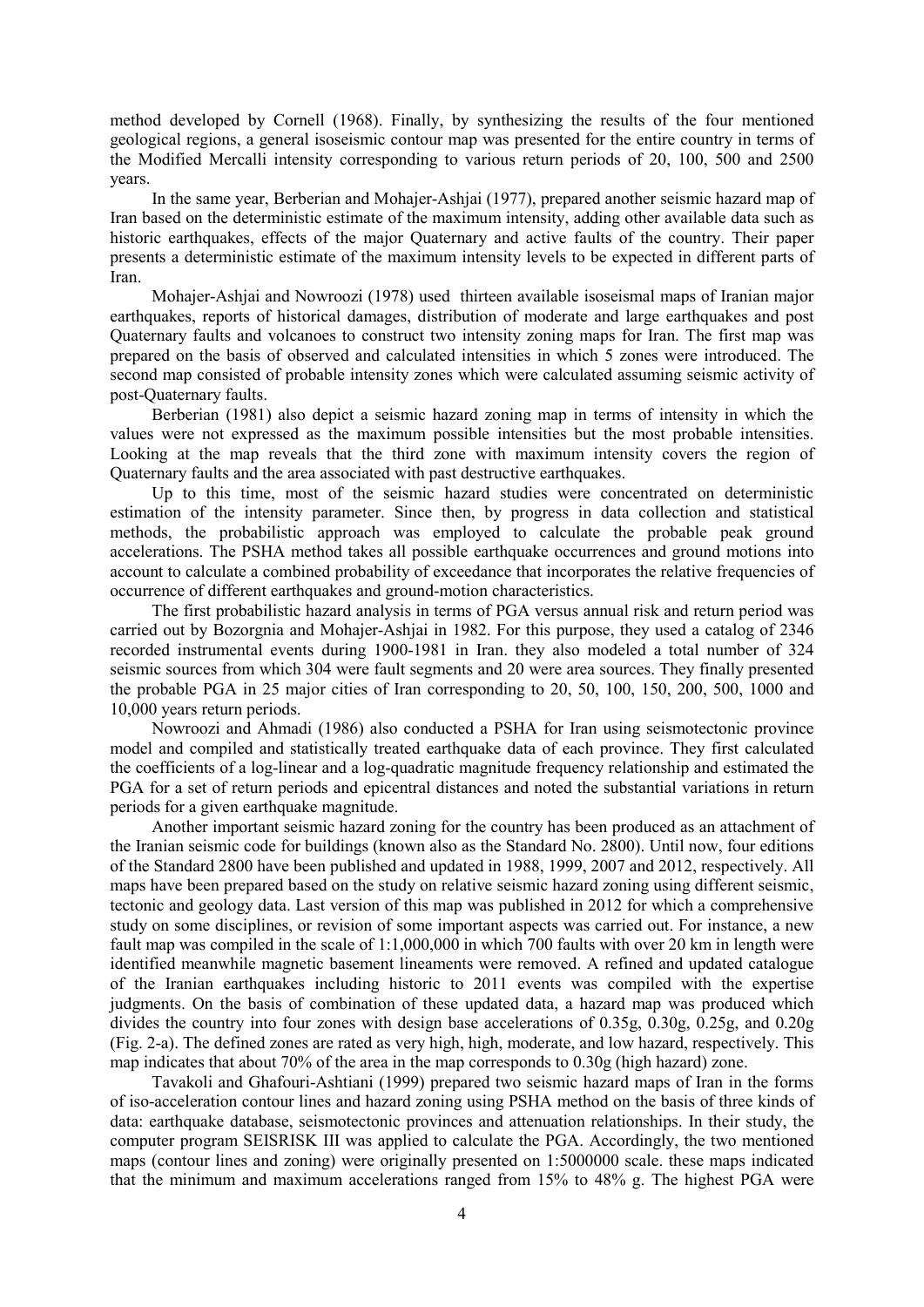predicted to be 0.45g and 0.3g for return periods of 475 and 75, respectively, encompassing North Tabriz, North Tehran and Dasht-e-Bayaz fault zones. The lowest PGA were predicted to be less than 0.35g and 0.2g for return periods of 475 and 75, respectively, for a narrow NW-SE band from Urumiyeh to Esfahan and in the Central Lut zone. It is notable that the calculated PGA is corresponding to the maximum horizontal acceleration in bedrock level and the PGA on surface soil level should be then calculated for each region using proper attenuations relations and soil profiles. Their results were then also published in the Global Seismic Hazard Assessment Program (GSHAP, 1999) (Fig. 2-b).

Mäntyniemi et al. (2007) used a new method called "parametric-historic" (Kijko and Graham, 1999) to map PGA, PGV and PGD. This method does not require any definition of seismic sources and/or seismic zones and permits the use of both incompletely reported historical and complete instrumental earthquake catalogs as input data, considering the inherent magnitude errors and uncertainties of earthquake locations. Mäntyniemi et al. (2007) used 3345 earthquake mainshocks on the Mw scale in the time span of 734-2002 which was compiled by Zare (2002). Using the data and employing the Iranian attenuation relationship given by Zare et al (1999), final seismic hazard map was prepared which specified a 10% probability of exeedence of the given horizontal PGA values for an exposure time of 50 years, corresponding to a returm period of 475 years. The soil category of rock and stiff sediments was assumed. The new map does not show such strong elongation of contours as previous works that are based on assumptions of seismotectonic units. In this new one the resulting PGA values are lower than those of previous works which can be resulted from a different methodology.

In 2008, with regard to earthquake hazard mitigation program and retrofitting of structures, infrastructures and lifelines, a new detailed seismic hazard analysis project was proposed by the President Deputy Strategic Planning and Control of Iran. The project was divided into 7 phases for which six different regions of the country containing the Greater Tehran, Alborz, northwestern Iran, eastern Iran, central Iran and south of Zagros were considered for seismic hazard analysis for which their results will be further combined to derive a unique map for the country. Up to now, the first phase of the program (the Greater Tehran) has been published under the consideration of the faculty of engineering, University of Tehran (Gholipour et al, 2008). The next two phases (Khorasan and Azarbaijan regions) are currently being done under consideration of the Geological Survey of Iran. In addition, with respect to significant importance of the plan, the responsibility of monitoring the plan was assigned to the road, housing and urban development research center. In the first phase for the Greater Tehran region, available surface/subsurface geophysical, seismological, geotechnical, geodetic and hydro geological characteristics of the project area was first evaluated. The analysis resulted in preparing a seismic hazard map in which maximum acceleration of an earthquake with a determined occurrence probability is presented. Keeping in mind the different kinds of uncertainties for earthquake size and location and future triggering, the analysis has been performed for events of 2%. 5%, 10% and 50% occurrence probabilities in 50 years and for different soil profiles including 150, 255, 525, 760 and 1070 m/s shear wave velocities. In addition, uniform seismic response spectra and simplified uniform spectra for 475-year and 2475-year return periods were also presented.

Zare (2012) introduced a new map based on new seismic source determination. The determination of seismic source zones were performed using the up-to-date geophysical and geodetical measurements. The new data showed that the revision in seismic hazard zoning maps in local and regional (nation-wide) scale is necessary. In his study, new map was prepared according to new seismic source data and parametric method.

Hamzehloo et al. (2012) also developed new seismic hazard maps for Iran based on probabilistic earthquake hazard analysis. As the first step, necessary data were provided. The IIEES catalogue, which is based on the reports from International seismological institutes, and reports from Ambreseys and Melville (1982) were used, considering moment magnitude  $(M_w)$  in all calculations. In this respect, the authors estimated the seismicity parameters and the return period for different earthquake magnitudes using the Kijko (2000) method which makes it possible to combine the information of the historical part of earthquake catalog with those of the instrumental part. The method is based on assumption of the Poisson occurrence of earthquakes with the activity rate of  $\lambda$  and the doubly truncated Gutenberg- Richter distribution. On the basis of geological and seismological studies, Hamzehloo et al. (2012) found 25 source zones in which seismicity parameters were estimated after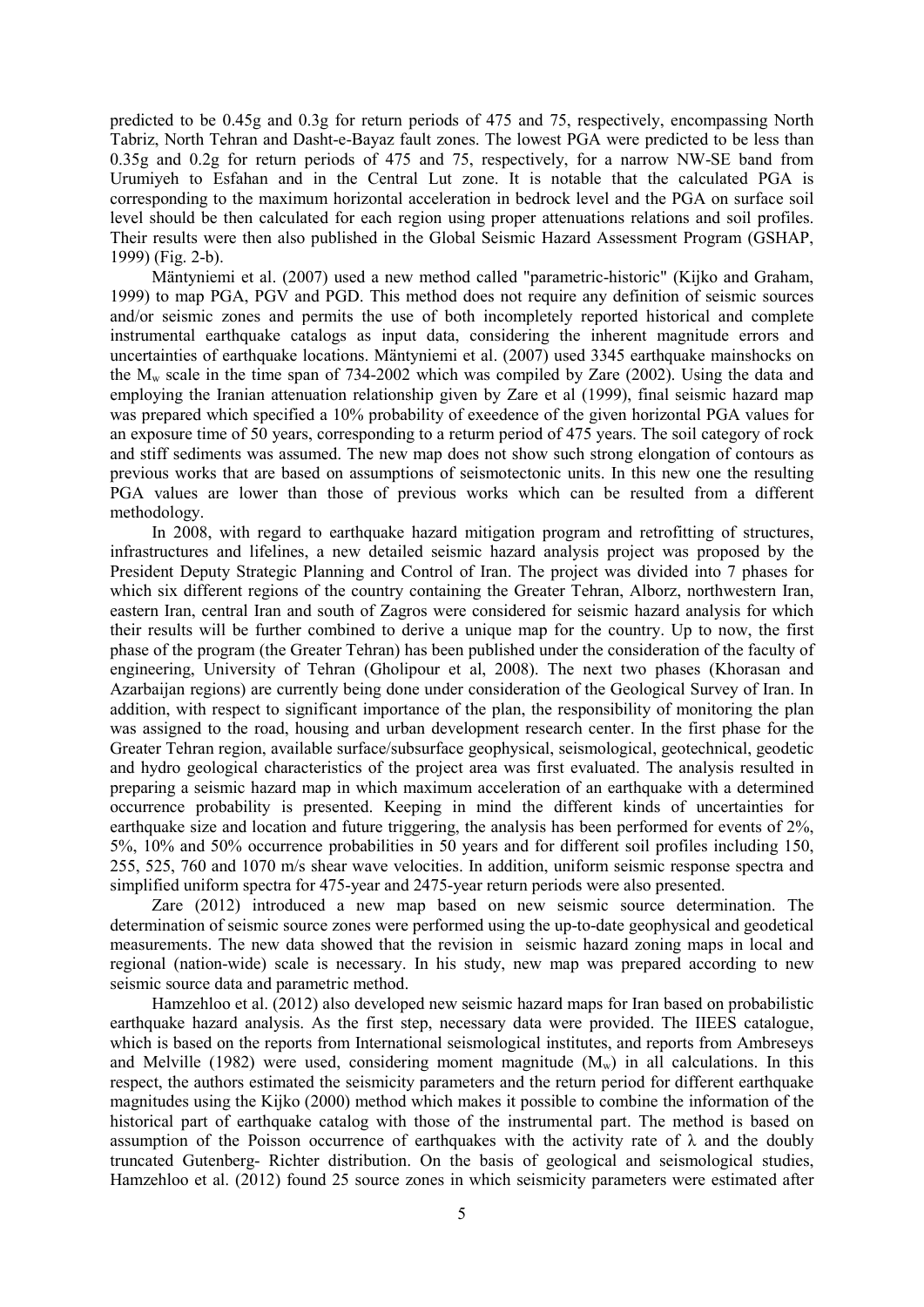omitting foreshocks and aftershocks from the catalogue. In addition, four attenuation relationships (Ghasemi et al., 2009; Boore et al., 1997; Campbell and Bozorgnia, 2003; Abrahamson and Silva, 1997) were also considered. They also presented the disaggregation and uniform hazard plots showing the contribution of hazard for major cities in Iran.

Yazdani and Kowsari (2013), for the first time, used time-independent Bayesian probability method to assess seismic hazard in Iran. The earthquake database they used in the prior estimation contained 140 historical and 495 instrumental events. *"The Bayesian approach was applied to calculate the probability that a certain cut-off magnitude would be exceeded at certain time intervals in different regions of Iran"* (Yazdani and Kowsari, 2013). The results for the cut off magnitude of 6.5 indicated that the highest probability of seismic hazard exists in the Alborz, Kopeh-Dagh, Bandar-Abas, Kerman, and Zagros regions. The seismic hazard was assessed to be lowest for the Esfahan– Sirgan region, the Arabian Platform, the Persian Gulf, and Kavir in Central Iran. Based on their results, the comparison of results between the Bayesian method and previous seismotectonic models of Iran revealed the ability of the Bayesian method to identify seismotectonic provinces based on earthquake data alone.

Recently, a comprehensive earthquake seismic hazard analysis was performed in the framework of EMME (Earthquake Model of the Middle East Region) project (Fig. 2-c). The EMME Project is a regional project of the umbrella GEM (Global Earthquake Model) project. The PSHA approach and the existing source models were revised or modified by the incorporation of newly acquired data. More importantly, the most distinguishing aspect of the EMME project from the previous ones is its dynamic character. This very important characteristic is accomplished by the design of a flexible and scalable database that will permit continuous update, refinement, and analysis. In 2013, a part of the project was finished and new seismic hazard maps were released.

The most recent seismic hazard map of Iran was developed using the most recently comprehensive data and a PSHA approach by Karimiparidari et al. (2014) (Fig. 2-d). In this regard, a homogeneous earthquake catalog of Iran developed by Karimiparidari et al (2013) was used, which includes the Iranian events in terms of uniform moment magnitudes  $(M_w)$  with the range of  $M_w$  3.5– 7.9 from the 3rd millennium BC to April 2010. Until now, this catalog seems to be the most comprehensive data, since it covers a wide time span of earthquake history and contains of uniform scaled magnitudes. Karimiparidari et al., (2014) used new seismic source models and seismotectonic zoning map of Iran (Karimiparidari et al., 2011). This seismotectonic models were developed based on the latest data of active tectonic, topography, magnetic intensity and seismicity catalog. These new maps divide the area of Iran into 27 seismotectonic zones and demonstrate two models for linear and regional seismic sources. Modification and computation local coefficients of the space-time windows in the well-known window algorithm developed by Gardner and Knopoff (1974), was also performed in the research by Karimiparidari et al., (2014). To modify the space-time windows, the welldocumented events of Iranian earthquake catalog in the time period of 1972 to 2008 were used. The data contains 21 different sequences of mainshocks and aftershocks with the magnitude of the mainshocks ranged between Mw 5.4 and 7.1. The updated temporal and spatial windows were applied to the seismic catalog in different seismotectonic zones of Iran. After declustering, the seismic catalogs were found to follow a Poisson distribution in all studied zones based on the results of the statistical Kolmogorov-Smirnov test. The same test on times between successive declustered events shows that the inter-event times of all catalogs follow an exponential distribution. Following the removal of foreshocks and aftershocks, magnitude of completeness of each seismotectonic zone was established for the entire time span of the catalog. They also made a comparison study on available strong motion attenuation relations to select proper models and weight them in a logic tree. In this respect, six attenuation models (including Ghasemi et al., 2009; Zafarani and Soghrat, 2012; Boore and Atkinson, 2008; Akkar and Cagnan, 2010; Ambraseys, 2005) which had the best coincidence to the Iranian data were used to conduct the PSHA. In this respect, for each seismotectonic zone, very lower level of its seismicity was considered as the background seismicity. Frequency of earthquakes was attributed to each zone using the ratio of the uncovered area by sources to the total area of zone. In the following, seismicity parameters were calculated and the probabilistic source-based approach established by Cornell in 1968 was followed by different branches defined in logic tree. Accordingly, a grid network with 0.2\*0.2 square kilometers cells in the area of study was taken into account and seismic hazard zoning map of Iran with 475-year return period was prepared using CRISIS2007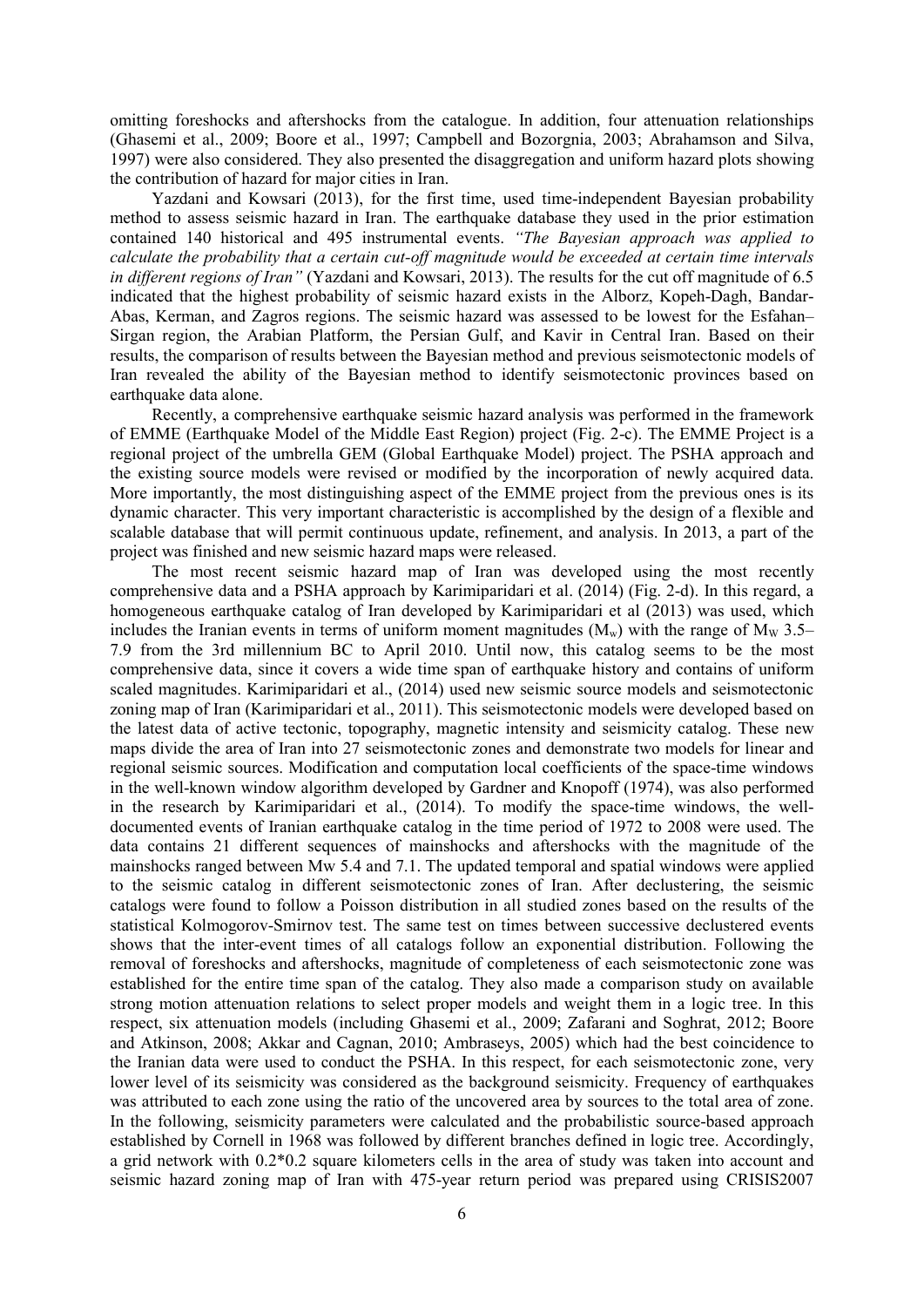

software and Kriging interpolate method.

Figure 2. Seismic hazard zoning map of Iran in terms of PGA<sub>475</sub> by (a): Iranian seismic code, 2012; (b): Tavakoli and Ghafouri-Ashtiani, 1999; (c): EMME project, 2014; (d): Karimiparidari et al., 2014.

#### **3. CONCLUSIONS**

The seismic hazard zoning maps are developing in Iran using seismicity and active tectonic data since the mid-1970s. During the first years of this four decades, studies mostly focused on deterministic earthquake intensity approaches. By development of strong motion data, attenuation relations and probabilistic methods, probabilistic maximum acceleration approaches were replaced to the deterministic intensity method. Most of the recent seismic hazard analysis studies and projects were conducted based on PSHA method, meanwhile some other mathematical/statistical algorithms were rarely used.

Although the deterministic and probabilistic PGA methods are efficient, some other modern seismic hazard analysis approaches are currently proposed in the world such as spectral analysis, neodeterministic and realistic acceleration approaches. Some tools have been provided during the 10 recent years such as defining spectral attenuation models by different researches (e.g. Khademi, 2002; Ghodrati Amiri et al., 2007; Zaré et al., 2008; Zafarani et al., 2008; Ghasemi et al., 2009; Sadeghi et al., 2010; Ghodrati Amiri et al., 2010; Bagheri et al., 2011; Saffari et al., 2012; Hamzehloo and Mahood, 2012; Soghrat et al., 2012; Zafarani and Soghrat, 2012; Kale et al., 2015) which may provide new tools for further hazard zone mapping in Iran. There are also some published spectral acceleration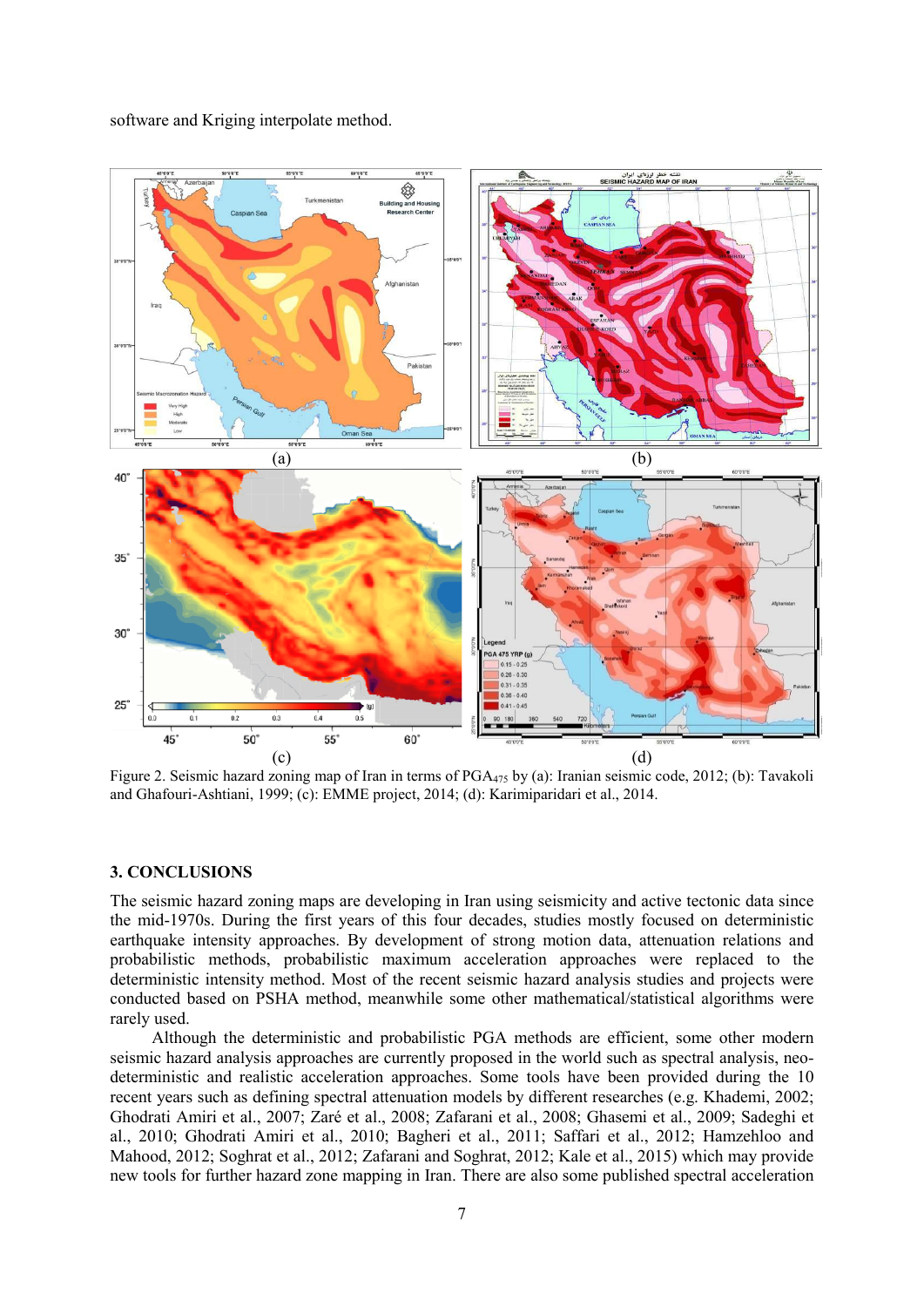hazard maps (e.g. Hamzehloo et al., 2012). The future trend in hazard mapping seems to cover the intensity assessment, realistic acceleration and also the development of site specific hazard analysis for Iran based on the detailed integrated the site characteristics database. It is expected that the further studies to be focused on the new approaches as well as the developing of spectral zoning maps, a new focus on Mmax assignments and incorporation of seismic historical data in hazardous region having rare instrumental seismicity data.

In addition, after some earthquake (such as the 1978  $M_w$ 7.4 Tabas earthquake, 1990  $M_w$ 7.3 Majil earthquake and 2003  $M_w$ 6.5 Bam earthquake), several questions were raised on the reliability of the seismic hazard zoning maps and on the comparison between the recorded and previously assessed ground motions. Such examples indicate the importance of the accuracy of the input dataset and the level of knowledge of the seismic source parameters in the study regions (fault geometry and mechanics, return periods of large and destructive earthquakes, etc..). Although there are fairly good recorded historic and instrumental data in Iran and good researches on some critical active faults of the Iranian Plateau (e.g. studies on paleoseismic, GPS and seismicity rate of North-Tehran, North Tabriz and Mosha faults by Ritz, 2012, Solaymani Azad et al., 2011 and Solaymani Azad et al., 2014), but more investigation such as paleoseismic investigation and evaluation of seismic capacity of other active faults as well as identification of blind faults are still a matter of concern. In addition, there are still ongoing challenges in hazard analysis such as the detailed evaluation of  $M_{\text{max}}$  and seismic potential of seismic source, determination of real border of seismic sources, seismicity rates, soil considerations, consistency of seismic gap models with the earthquake data, return periods of large earthquakes, patterns of aftershock sequences, near-filed effects and site effect considerations and etc; All these issues will be the challenges of the future seismic hazard maps. The future trend of such studies seems to cover the followings:

- Comparison and evaluation of the efficiency of the previous hazard maps based on earthquake occurrences;
- Preparation of time-dependent hazard maps;
- Quantifying the existing uncertainties in the data and calculations;
- Intensity assessments for rapid-response purposes;
- Smart updating of maps based on important earthquake occurrences;
- Development of site-specific hazard analysis for Iran based on integrated databases.

#### **7. REFERENCES**

Abrahamson, N. A., Silva, W. J. (1997) Empirical spectral attenuation relations for shallow crustal earthquakes. *Seismological Research letter*, **68**, 94-127.

Akkar, S., Cagnan, Z. (2010) A local ground-motion predictive model for Turkey and its comparison with other regional and global ground-motion models. *Bull. Seismol. Soc. Am,* **100**, 2978–2995.

Ambraseys, N.N. and Melville, C.P. (1982) A History of Persian Earthquakes. *Cambridge University Press*, Cambridge, England, 219pp.

Ambraseys, NN, Douglas, J, Sarma, SK, Smit, PM. (2005) Equations for the estimation of strong ground motions from shallow crustal earthquakes using data from Europe and the Middle East: Horizontal peak ground acceleration and spectral acceleration. *Bulletin of Earthquake Engineering*, **3** (1), 1–53, doi:10.1007/s10518-005-0183-0.

Ansari, A., Noorzad, A., Zafarani, H. (2009) Clustering analysis of the seismic catalog of Iran. *Computers & Geosciences*, **35** (3), pp. 475–486, doi: 10.1016/j.cageo.2008.01.010

Bagheri, A., Ghodrati Amiri, G., Khorasani, M. and Haghdoust, J. (2011) Determination of attenuation relationships using an optimization problem. *International journal of optimization in civil engineering*, **4**, 597-607.

Berberian, M. (1976-a) Contribution to Seismotectonics of Iran (part II). *Geological Survey of Iran*, Report No. **39**, 518 pages.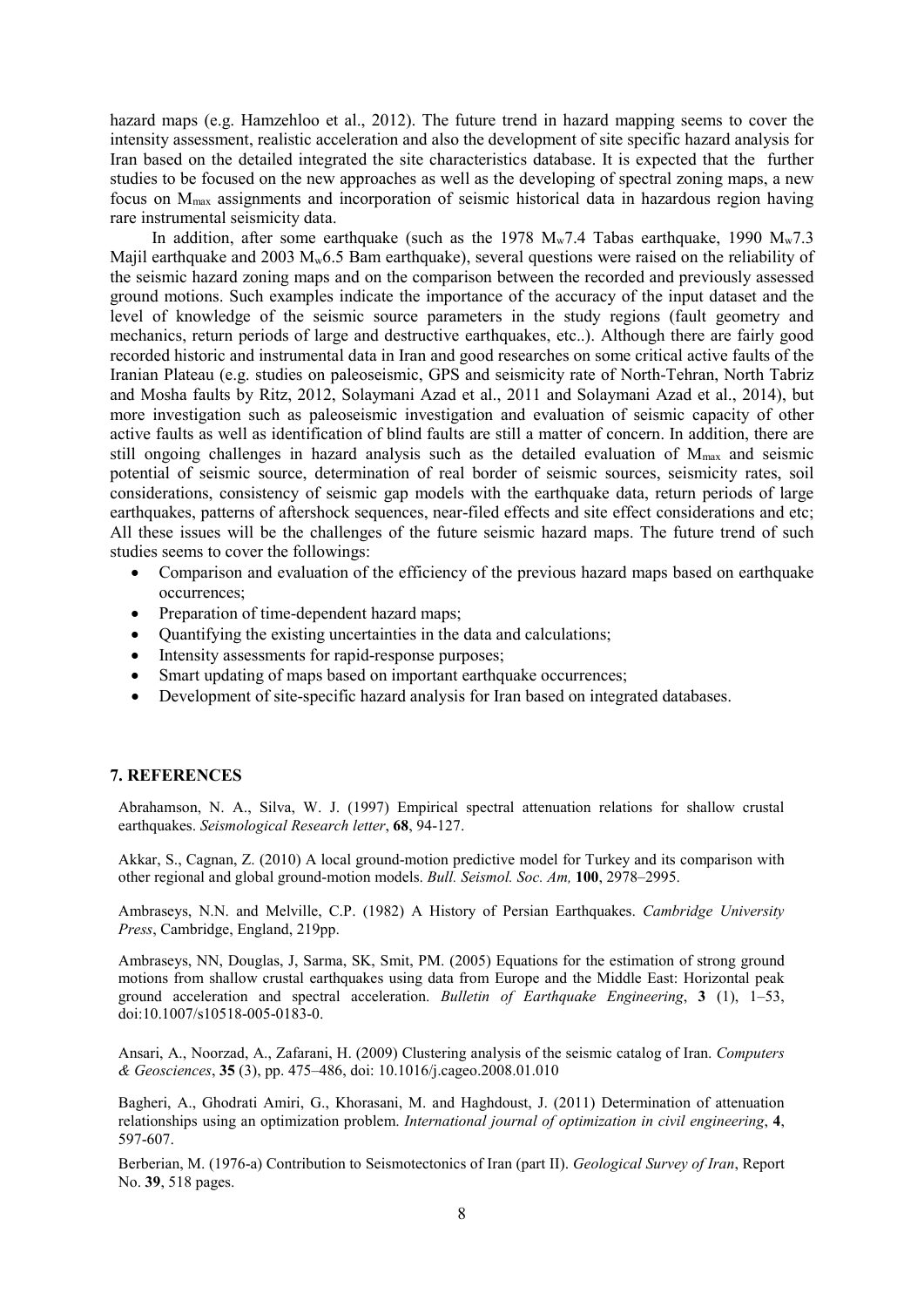Berberian, M. (1976-b) Seismotectonic map of Iran (1:2 500 000). *Geological Survey of Iran*, Report No. **39**.

Berberian, M. (1981) Active faulting and tectonics of Iran, in Zagros, Hindu Kush, Himalaya: geodynamic evolution. *Am. Geophys. Union, Geodyn, Ser*. **3**, 33–69.

Berberian, M. and Mohajer-Ashjai, A. (1977) Seismic Risk Map of Iran, A Proposal, Contribution to the Seismotectonics of Iran, Part III. *Geological Survey of Iran.* **40**, 121-150.

Boore, D.M. and Atkinson, G.M. (2008) Ground-motion prediction equations for the average horizontal component of PGA, PGV, and 5% damped PSA at spectral periods between 0.01s and 10.0 s. *Earthquake Spectra*, **24**, 99-138.

Boore, D.M., Joyner, W.B., Fumal, T.E. (1997) Equations for estimating horizontal response spectra and peak acceleration from western north American earthquakes: A summary of rcent work. *Seismological Research Letters*, **68**, 128-153.

Bozorgnia, Y. and Mohajer-Ashjai, A. (1982) Seismic risk investigation of major cities of Iran. *Journal of the Earth and Space Physics*, **11**, 15–38.

Campbell, K.W., Bozorgnia Y. (2003) Updated near source ground motion (attenuation) relations for the horizontal and vertical components of peak ground acceleration and acceleration response spectra. *Bulletin of the Seismological Society of America*, **93**, 314-331.

Cornell, C.A. (1968) Engineering seismic risk analysis. *Bulletin of Seismological Society of America (BSSA),* **58** (5), pp. 1583-1606.

EMME (Earthquake Model of the Middle East Region), (2014) http://portal.shareeu.org:8080/opencms/opencms/emme/reference-seismic-hazard-map/

Gardner, J.K, Knopoff L. (1974). Is the sequence of earthquakes in Southern California, with aftershocks removed, Poissonian?. *Bulletin of the Seismological Society of America*, **64** (5), 1363–1367.

Ghasemi, H., Zaré, M., Fukushima, Y. and Koketsu, K. (2009) An empirical spectral ground motion model for Iran. *Journal of Seismology*, **13**, 499-515.

Ghodrati-Amiri, G., Khorasani, M., Mirza Hessabi, M. and Razavian Amrei, S. A. (2010) Ground motion prediction equations of spectral ordinates and Arias intensity for Iran. *Journal of Earthquake Engineering*, **14**, 1-29.

Gholipour, Y., Bozorgnia, Y., Rahnama, M., Berberian, M., Qorashi, M., Talebian, M., Nazari, H., Shojataheri, J. and Shafei, A. (2008) Probabilistic Seismic Hazard Analysis, Phase I – Greater Tehran Regions. *Final Report, Faculty of Engineering, University of Tehran*, Tehran.

Hamzehloo, H., Alikhanzadeh A., Rahmani, M. and Ansari, A. (2012) Seismic hazard maps of Iran. *15th World Conferences on Earthquake Engineering (WCEE),* 8 pages.

Hamzehloo, H., Mahood, M. (2012) Ground-Motion Attenuation Relationship for East Central Iran. *Bulletin of the Seismological Society of America*, **102** (6), 2677–2684, December 2012, doi: 10.1785/0120110249.

Iranian code of practice for seismic resistant design of buildings (Standard No. 2800) (Fourth edition), (2012) *Building and Housing Research Center (BHRC).*

Iranian research center of urban Planning and architecture, (1997) Seismic hazard zoning of Iran and 1:250,000 map (First Edition).

IRCOLD (Iranian National Committee on Large Dams), (1996) Seismotectonic provinces of Iran. Report No. **12**, 50 pp. (in Persian)

Kale, O., Akkar, S., Ansari, A and Hamzehloo, H. (2015) A Ground-Motion Predictive Model for Iran and Turkey for Horizontal PGA, PGV, and 5% Damped Response Spectrum: Investigation of Possible Regional Effects. *Bulletin of the Seismological Society of America*, **105** (2A), 963–980, doi: 10.1785/0120140134.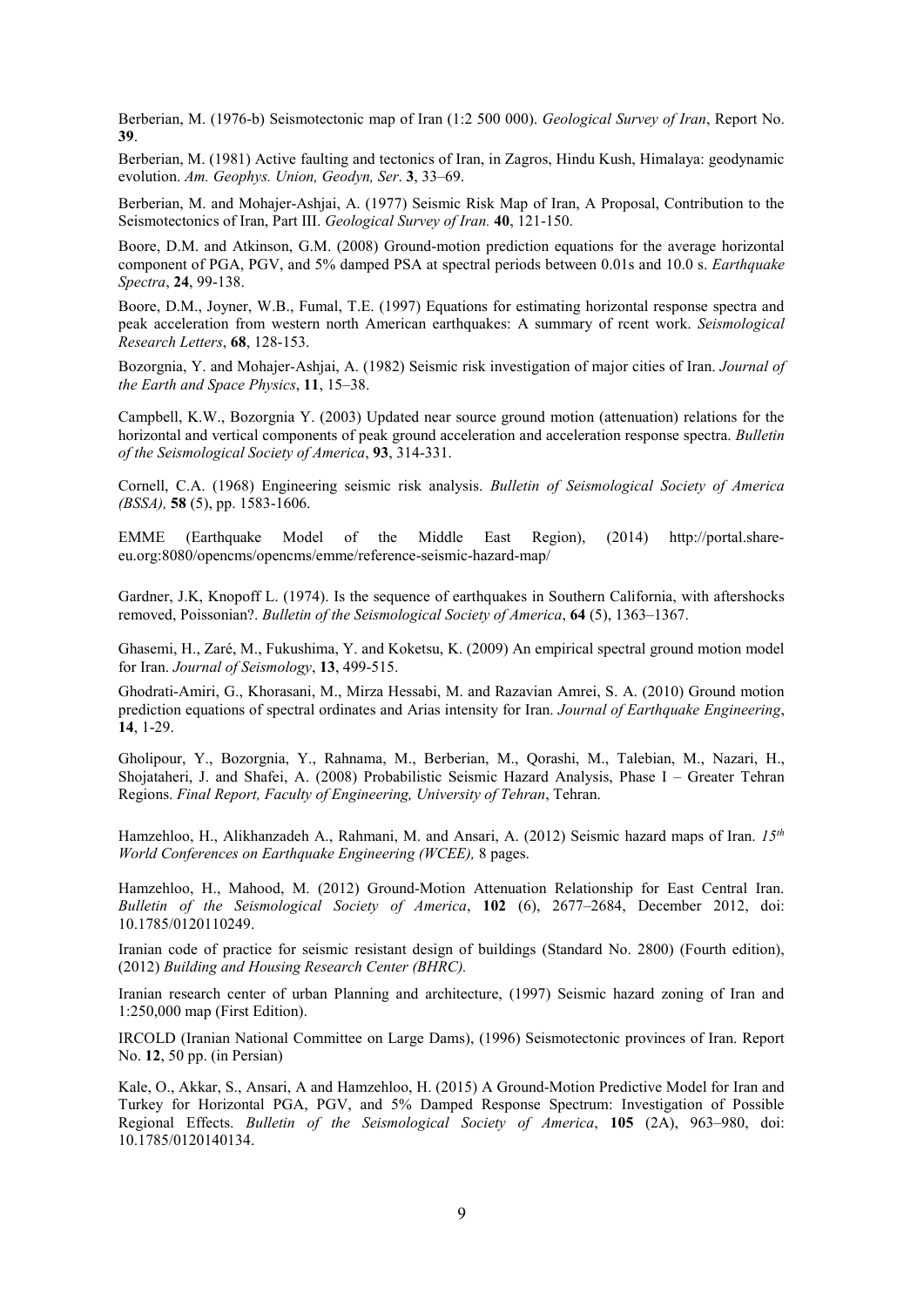Karimiparidari, S., Zaré, M , Memarian, M. (2011) New Seismotectonic Zoning Map of Iran. *Proceeding of the 6th International Conference on Seismology and Earthquake Engineering (SEE6)*. CD-ROM. 8p.

Karimiparidari, S., Zare, M. and Memarian H., (2014) Seismic Hazard Analysis in Iran (475 Years Return Period). *Ph.D Thesis at International Institute of Earthquake Engineering and Seismology (IIEES),* Tehran, Iran (in Persian).

Karimiparidari, S., Zaré, M., Memarian, H. and Kijko A. (2013) Iranian Earthquakes, a Uniform Catalog with Moment Magnitudes. *J Seismol*, **17** (3), 897-911, DOI: 10.1007/s10950-013-9360-9.

Khademi, M-H. (2002) Attenuation of peak and spectral accelerations in the Persian plateau. *Proceeding of the 12th European Conference on Earthquake Engineering*, London, UK, Paper No. 330.

Kijko, A. and Graham, G. (1999) Parametric-historic procedure for probabilistic seismic hazard analysis, Part II: Assessment of seismic hazard at specified site. *Pure Appl. Geophys*, **154**, 1-22.

Mäntyniemi, P., Zaré, M., Singh, M. and Kijko, A. (2007) Probabilistic Seismic Hazard Maps for Ground Motions in Iran based on Historical and Instrumental Earthquake Data. *Proceedings of the 5th International Conference on Seismology and Earthquake Engineering (SEE5),* 6 pages.

Mirzaei, N., Gao, M., Chen YT. (1998) Seismic source regionalization for seismic zoning of Iran: major seismotectonic provinces", *J Earthquake prediction Research*, **7**, 465–495.

Mirzaei, N., Gao, MT., Chen, YT., Jian, W. (1997) A uniform catalog of earthquakes for seismic hazard assessment in Iran. *Acta Seismologica Sinica* **10** (6), 713–726. doi:10.1007/s11589997-0003-5.

Mohajer-Ashjai, A. A. and Nowroozi, A.A. (1978) Observed and Probable intensity zoning of Iran. *Tectonophysics*, **49**, 149-160.

Moinfar, A., Mahdavian, A., Maleki, E. (1994) Historical and instrumental earthquake data collection of Iran. *Iranian Cultural Fairs Institute*, Tehran, 446 pp.

Moinfar, A.A., Naderzadeh, A. and Maleki, E. (2000) A new seismic hazard map for the implementation in the national physical planning of Iran. *Earthquake Hazard and Seismic Risk Reduction*, pp. 289-296.

Mojarab, Ma., Memarian, M., Zaré, M., Hossein Morshedi, A., and Pishahang, M.H. (2014) Modeling of seismotectonic provinces of Iran using self-organizing map algorithem. *Computers and Geosciences*, **67** (1), 150-162.

Neghabat, F., and Liu, S.C. (1977) Earthquake regionalization of Iran. *6th World Conference on Earthquake Engineering*. January 10-14, 1977, New Delhi, India, 859-865.

Nogol Sadat, M.A.A. (1993) Seismotectonic map of Iran (scale 1:1 000 000). *Geological Survey of Iran.*

Nowroozi, A.A and Ahmadi, G. (1986) Analysis of earthquake risk in Iran based on seismotectonic provinces. *Tectonophysics*, **122**, 89-114.

Nowroozi, A.A. (1976) Seismotectonic provinces of Iran. *Bulletin of the Seismological Society of America*, **66**, 1249–1276.

Ramazi, H. (1995) Seismotectonic map of Iran, 1/2500000 scale. *Ph.D Dissertation. Engineering Geophysics, Charles University*, Prague, Czech Republic, 100 pp.

Ritz, J.-F., Nazari, H., Balescu, S., Lamothe, M., Salamati, R., Ghassemi, A., Shafei, A., Ghorashi, M., and Saidi, A. (2012) Paleoearthquakes of the past 30,000 years along the North Tehran Fault (Iran) *Journal of geophysical research*, **117**, B06305, doi:10.1029/2012JB009147.

Sadeghi, H., Shooshtari, A. and Jaladat, M. (2010) Prediction of horizontal response spectra of strong ground motions in Iran and its regions. *Proceedings of the 9th U.S. National and 10th Canadian Conference on Earthquake Engineering*, July 25-29, 2010, Toronto, Ontario, Canada, Paper No 861, 10 pages.

Saffari, H., Kuwata, K., Takada, H. and Mahdavian A. (2012) Updated PGA, PGV, and Spectral Acceleration Attenuation Relations for Iran. *Earthquake Spectra*, **28** (1), 257–276.

Shahvar, M.P., Zaré, M., Castellaro, S. (2013) A Unified Seismic Catalog for the Iranian Plateau (1900– 2011). *Seismological Research Letters*, **84** (2), doi: 10.1785/0220120144.